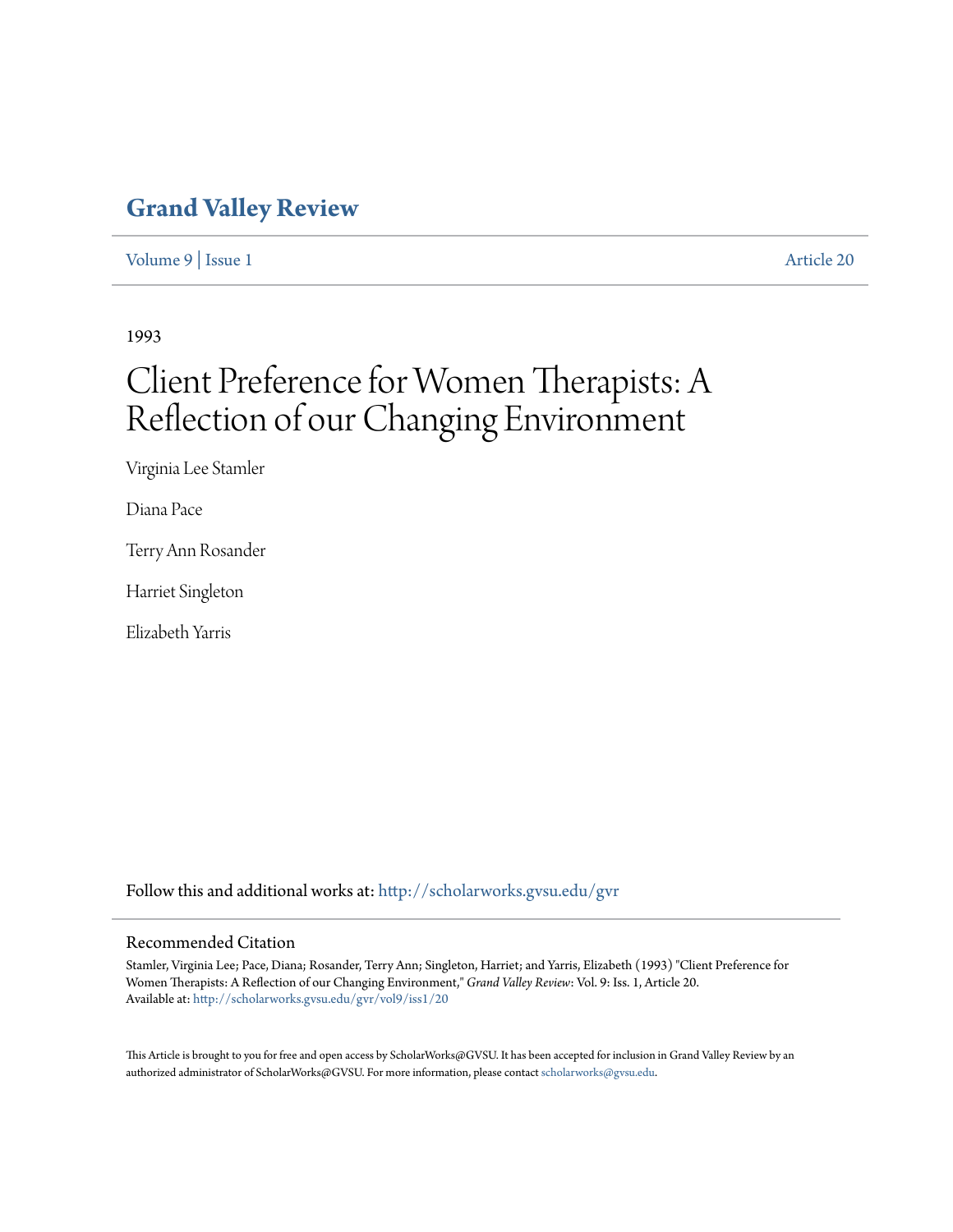## **CLIENT PREFERENCE FOR WOMEN THERAPISTS: A REFLECTION OF OUR CHANGING ENVIRONMENT!**

### *Virginia Lee Stamler, Diana Pace, Terry Ann Rosander, Harriet Singleton, and Elizabeth Yarris*

Do female clients prefer female therapists to male therapists? This paper reports the findings of a series of studies which we conducted to consider whether client preference for therapist gender might be a reflection of our changing environment.

In 1978, the Division of Counseling Psychology of the American Psychological Association (APA) approved the Principles Concerning the Counseling and Psychotherapy of Women as an official policy statement for the Division. In the discussion of these principles, Fitzgerald and Nutt (1986) noted that research on client preference for therapist gender is "sparse and inconclusive." They suggested that "[o]pen discussion with the client regarding her preferences, combined with professional judgment, appears to be the most appropriate course at present" (200).

An early investigation ( 1964) by Fuller was one of the few studies to ask clients prior to their own therapy about their preference for therapist gender. Fuller found that both female and male clients indicated a preference for male therapists. Fourteen years later, (1978) Walker and Stake found that half of the female clients in their study stated a gender preference, and significantly more of those preferred a female therapist. Conversely, male clients tended not to express a preference for therapist gender, but of those who did, half expressed preference for a female.

In response to the absence of recent studies of actual clients, we developed a series of studies to examine client preferences for therapist gender. The studies were conducted at universities in the United States, and, therefore, the clients were all university students, from a variety of ethnic backgrounds but primarily United States citizens of European descent.

The first study included all students seen at a large midwestern university counseling center during the spring, summer, and fall semesters of 1987. The total sample included 495 students. Students were routinely asked at the end of a onehour intake session, "Do you have a preference for a male or female therapist?". Results indicated that female clients expressed a preference significantly more often than male clients did: 196 of 345 women; 55 of 145 men. Of those women who ex-

 $1$ This essay was adapted from a paper read at the International Interdisciplinary Congress on Women, San Jose, Costa Rica, February 1992.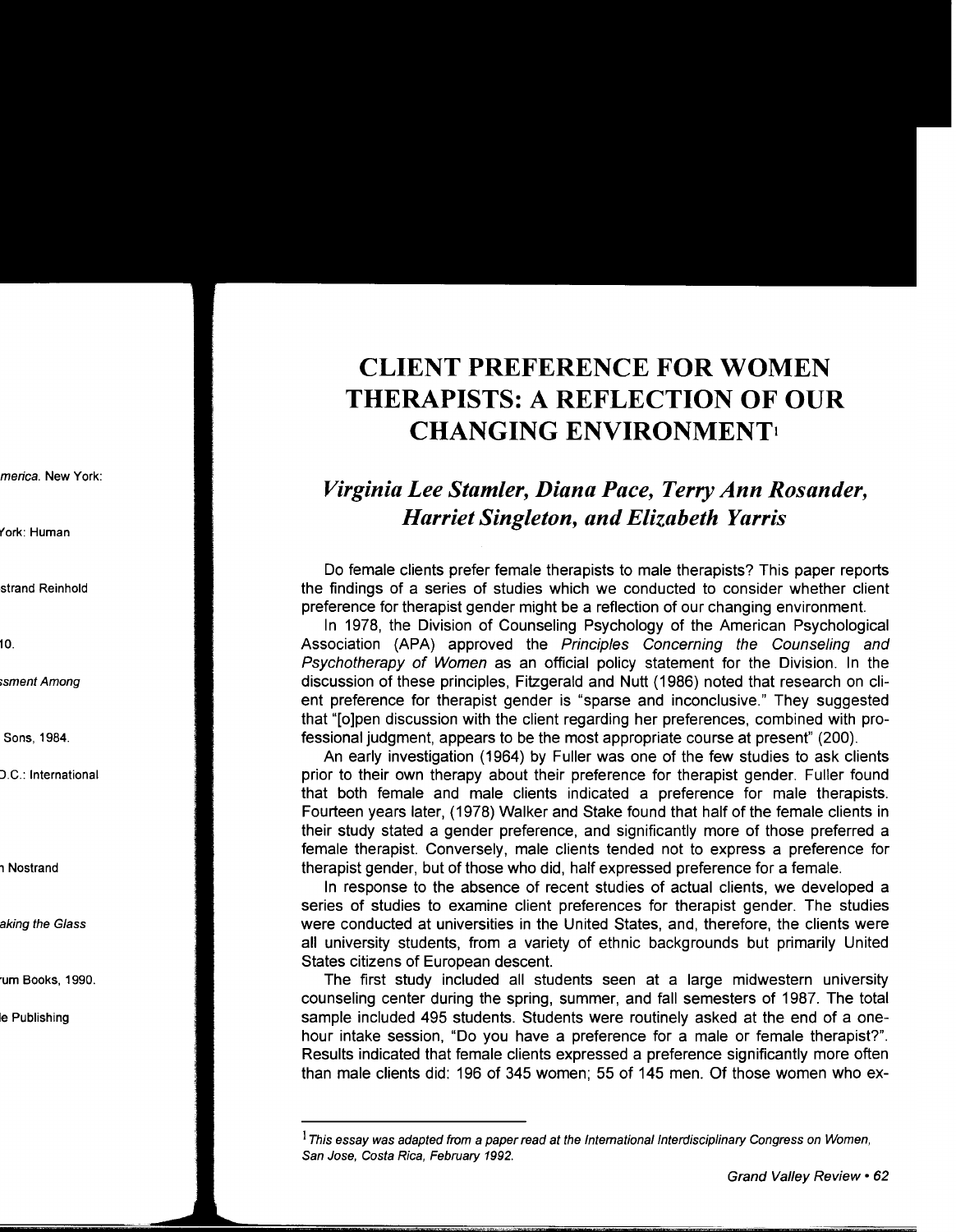pressed a preference, females overwhelmingly preferred to see a female therapist: 176 to 20. The men's choice of female therapist over male therapists was 38 to 17.

The second study was conducted at the same university counseling center the following year. This study eliminated the influence of the intake therapist and instead asked students to express their preferences on cards which are routinely completed before clients are seen by a therapist at the center. The results of this study are nearly identical to those of the first study: of 659 women, 279 expressed a gender preference, and 252 of those preferred a female therapist; of 353 men, 76 expressed a gender preference, and 39 of those preferred a female therapist.

The third study involved a national survey of 190 college and university counseling center directors. The results of this survey indicated that approximately half of the centers surveyed routinely ask clients if they have a preference for therapist gender. Most directors' impressions were that male clients tend not to express a preference but that female clients do and that when they do most prefer a female therapist. Approximately two-thirds of the centers indicated that they noticed a greater demand for female therapists and more than one-third indicated that this is a staffing problem for their center.

The results of these studies indicate that women are decidedly expressing a preference for female therapists. We are now looking at why they so choose. We sent questionnaires to all women who came to the Counseling Center at Grand Valley State University last semester and expressed a preference for a female therapist, asking them to tell us why they had expressed this preference. The most common response was that they felt that women would better be able to understand their concerns. They indicated that because women experience a greater range of emotions, they are more able to be empathic and to deal with issues in greater depth. A number of these students noted that previous experiences with men or male therapists had influenced their preference. Some felt that they could relate better to women and were less defensive with them, therefore, more honest. Some saw men as less trustworthy than women or noted that they felt more comfortable and secure with women. A few women indicated that they were afraid of male therapists and of how they might be treated.

Although ours is only preliminary data, it does begin to provide some information to help us gain a better understanding of why female clients are requesting female therapists. This information is interesting not only in our gaining a better understanding of these requests but also in suggesting a trend which reflects the broader issue of how many women currently view men in this culture-perhaps as less understanding, less empathic and less trustworthy than women.

Is this increasing preference for female therapists reflective of the changing environment for women in the United States? Kaplan (1984) noted that until recently, both men and women preferred male therapists, and that this preference appeared to be based on the belief that male therapists were more competent. Kaplan suggested that "[W]omen may be broadening their definition of competence to include empathy and are therefore recognizing the value of women therapists" (10).